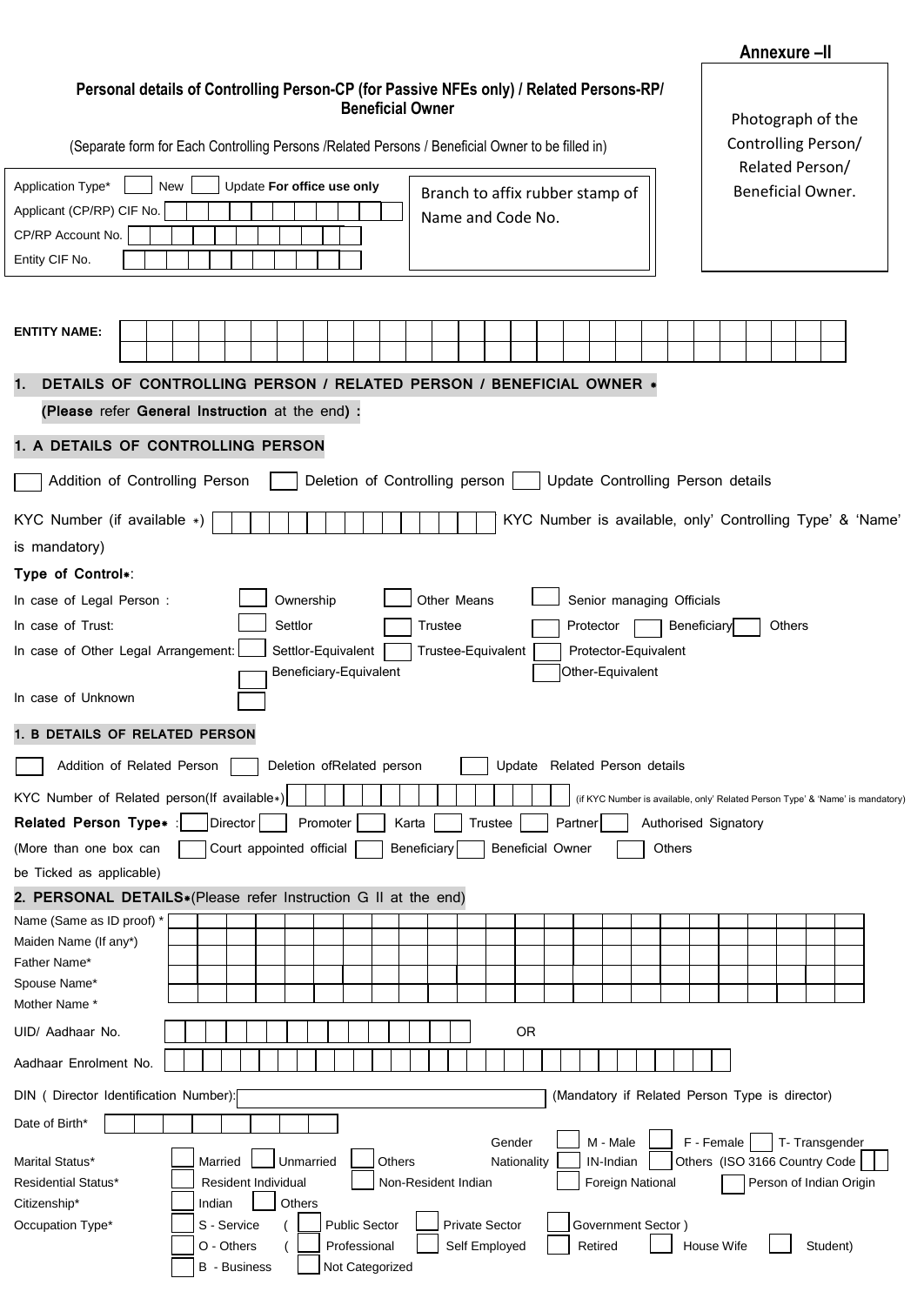| ISO 3166 Country Code of Tax Residence*:<br>(Code for India is $" IN"$ )                                                                                                                                                                                                                                                                                                                                                                                                                           |
|----------------------------------------------------------------------------------------------------------------------------------------------------------------------------------------------------------------------------------------------------------------------------------------------------------------------------------------------------------------------------------------------------------------------------------------------------------------------------------------------------|
| Country Of Tax Residence In India Only And Not In Any Other Country Or Territory Outside India*<br>Yes<br>No.                                                                                                                                                                                                                                                                                                                                                                                      |
| (If No, Please fill the details in coloumn 7 in page 2)<br>PAN*:<br>(if Jurisdiction of Residence for 'Tax Purpose' is India only, the PAN in this field')                                                                                                                                                                                                                                                                                                                                         |
| Place/City of Birth*:<br>Country Code of Birth*:                                                                                                                                                                                                                                                                                                                                                                                                                                                   |
| 3. PROOF OF ADDRESS IF AADHAAR / PAN DOES NOT HAVE CURRENT ADDRESS                                                                                                                                                                                                                                                                                                                                                                                                                                 |
| (One certified copy of any one of the following OVD with current address needs to be submitted)                                                                                                                                                                                                                                                                                                                                                                                                    |
| <b>B-VOTER ID CARD</b><br>C- DRIVING LICENCE<br>A- PASSPORT NUMBER<br>D- NAREGA JOB CARD<br>E- Letter Issued by National Population Register Containing                                                                                                                                                                                                                                                                                                                                            |
| <b>OR</b>                                                                                                                                                                                                                                                                                                                                                                                                                                                                                          |
| Proof of Address in case OVD in point no 3 also does not contain updated address.                                                                                                                                                                                                                                                                                                                                                                                                                  |
| One certified copy of any one deemed OVD needs to be submitted<br>Address Type*<br><b>Residential Address</b><br>Residential<br>Unspecified<br><b>Business</b><br>Registered office<br>Municipal Tax receipt   Pension Payment Order(PPO)<br>Utility Bills<br>Letter of Allotment of accomodation from<br>Proof of Address*:<br>employer issued by State/Central/Govt/Statutory or Regulatory Bodies/Public sector undertakings/Scheduled commercial Banks/Financial Institutions/Listed Companies |
| <b>5. ADDRESS DETAILS:</b><br><b>Permanent</b><br><b>Same as Current Address</b>                                                                                                                                                                                                                                                                                                                                                                                                                   |
| Document No. / Identification Number*                                                                                                                                                                                                                                                                                                                                                                                                                                                              |
| Issue Date:*<br>Issued By: *                                                                                                                                                                                                                                                                                                                                                                                                                                                                       |
| Expiry Date (If applicable):*<br>lssued At :*                                                                                                                                                                                                                                                                                                                                                                                                                                                      |
| Line                                                                                                                                                                                                                                                                                                                                                                                                                                                                                               |
| Line                                                                                                                                                                                                                                                                                                                                                                                                                                                                                               |
| City/ Town/Village<br>Line                                                                                                                                                                                                                                                                                                                                                                                                                                                                         |
| PIN/Post code*<br>District*                                                                                                                                                                                                                                                                                                                                                                                                                                                                        |
| State/UT Name Code*<br>Country Code*<br>(ISO 3166)                                                                                                                                                                                                                                                                                                                                                                                                                                                 |
| 6. CONTACT DETAILS (All communications will be sent on provided Mobile no./ Email- ID) (Please refer Instruction F at the end)                                                                                                                                                                                                                                                                                                                                                                     |
| Tel. (off)<br>Tel. (Res)                                                                                                                                                                                                                                                                                                                                                                                                                                                                           |
| <b>FAX</b>                                                                                                                                                                                                                                                                                                                                                                                                                                                                                         |
| Mobile 2<br>Mobile 1                                                                                                                                                                                                                                                                                                                                                                                                                                                                               |
| Email ID 1                                                                                                                                                                                                                                                                                                                                                                                                                                                                                         |
|                                                                                                                                                                                                                                                                                                                                                                                                                                                                                                    |

## **7.MULTIPLE TAX RESIDENCY: Details of Country of Tax Residence (In addition to India) in US and/or in any other Country or Territory Outside India as Under:**

| Country of Tax residence# | Tax Identification Number or equivalent, If issued | Identification type (TIN or Other, Please |
|---------------------------|----------------------------------------------------|-------------------------------------------|
|                           | by jurisdiction                                    | Specify)                                  |
|                           |                                                    |                                           |
|                           |                                                    |                                           |
|                           |                                                    |                                           |
|                           |                                                    |                                           |

 **# In case, country of tax residence is India, PAN is treated as TIN.** 

**1. A citizen of US including individual born in US but resident in another country (who has not given up US citizenship).** 

- **2. A person residing in US including US green card holder.**
	- **3. Certain persons who spend more than 180 days in US each year.**

## **8. Address in Jurisdiction/Country - Where the Applicant is Resident outside India for Tax Purposes**

| Residential /<br>Address Type* |  |  |  |  |  |  | / Business | Residential |                |  |  |  | <b>Business</b> |  |  |  |                      |  | Registered office |  | Unspecified |  |  |  |
|--------------------------------|--|--|--|--|--|--|------------|-------------|----------------|--|--|--|-----------------|--|--|--|----------------------|--|-------------------|--|-------------|--|--|--|
| Line $1*$                      |  |  |  |  |  |  |            |             |                |  |  |  |                 |  |  |  |                      |  |                   |  |             |  |  |  |
| Line 2                         |  |  |  |  |  |  |            |             |                |  |  |  |                 |  |  |  |                      |  |                   |  |             |  |  |  |
| Line 3                         |  |  |  |  |  |  |            |             |                |  |  |  |                 |  |  |  | City/ Town/Village * |  |                   |  |             |  |  |  |
| District*                      |  |  |  |  |  |  |            |             | PIN/Post code* |  |  |  |                 |  |  |  |                      |  |                   |  |             |  |  |  |
| State/UT Name Code*            |  |  |  |  |  |  |            |             | Country Code*  |  |  |  |                 |  |  |  |                      |  |                   |  |             |  |  |  |